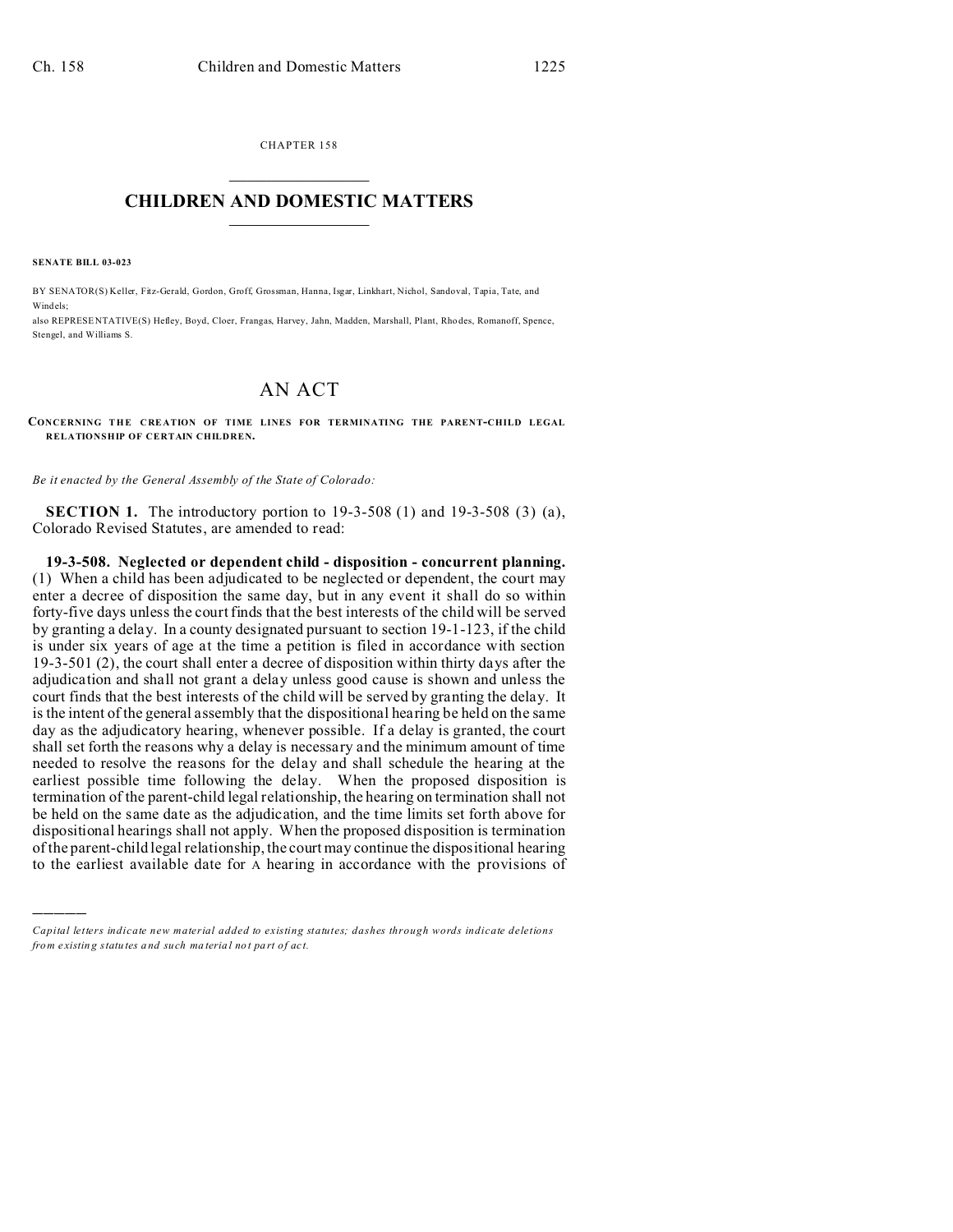PARAGRAPH (a) OF SUBSECTION (3) OF THIS SECTION AND part 6 of this article. When the decree does not terminate the parent-child legal relationship, the court shall approve an appropriate treatment plan that shall include but not be limited to one or more of the following provisions of paragraphs (a) to (d) of this subsection (1):

(3) (a) The court may enter a decree terminating the parent-child legal relationship of one or both parents pursuant to part 6 of this article. PURSUANT TO SECTION 19-3-602 (1), IN A COUNTY DESIGNATED PURSUANT TO SECTION 19-1-123, IF THE CHILD IS UNDER SIX YEARS OF AGE AT THE TIME A PETITION IS FILED IN ACCORDANCE WITH SECTION 19-3-501 (2), THE COURT SHALL HEAR A MOTION FOR TERMINATION WITHIN ONE HUNDRED TWENTY DAYS AFTER SUCH MOTION IS FILED, AND SHALL NOT GRANT A DELAY UNLESS GOOD CAUSE IS SHOWN AND UNLESS THE COURT FINDS THAT THE BEST INTERESTS OF THE CHILD WILL BE SERVED BY GRANTING A DELAY IN ACCORDANCE WITH THE REQUIREMENTS OF SECTION 19-3-104.

**SECTION 2.** 19-3-602 (1), Colorado Revised Statutes, is amended to read:

**19-3-602. Motion for termination - separate hearing - right to counsel - no jury trial.** (1) Termination of a parent-child legal relationship shall be considered only after the filing of a written motion alleging the factual grounds for termination, and termination of a parent-child legal relationship shall be considered at a separate hearing following an adjudication of a child as dependent or neglected. Such motion shall be filed at least thirty days before such hearing. IN A COUNTY DESIGNATED PURSUANT TO SECTION 19-1-123, IF THE CHILD IS UNDER SIX YEARS OF AGE AT THE TIME A PETITION IS FILED IN ACCORDANCE WITH SECTION 19-3-501 (2), THE COURT SHALL HEAR THE MOTION FOR TERMINATION WITHIN ONE HUNDRED TWENTY DAYS AFTER SUCH MOTION IS FILED, AND SHALL NOT GRANT A DELAY UNLESS GOOD CAUSE IS SHOWN AND UNLESS THE COURT FINDS THAT THE BEST INTERESTS OF THE CHILD WILL BE SERVED BY GRANTING A DELAY IN ACCORDANCE WITH THE REQUIREMENTS OF SECTION 19-3-104.

**SECTION 3.** 19-3-202 (1), Colorado Revised Statutes, is amended to read:

**19-3-202. Right to counsel and jury trial.** (1) At the first appearance of a respondent parent, guardian, or legal custodian, the court shall fully advise such party of his legal rights, including the right to a jury trial, the right to be represented by counsel at every stage of the proceedings, and the right to seek the appointment of counsel if the party is unable financially to secure counsel on his own. THE COURT SHALL FULLY EXPLAIN TO SUCH PARTY THE INFORMATIONAL NOTICE OF RIGHTS AND REMEDIES FOR FAMILIES PREPARED PURSUANT TO SECTION 19-3-212, AND SHALL RECOMMEND THAT THE PARTY DISCUSS SUCH NOTICE WITH COUNSEL. FURTHER, THE COURT SHALL ADVISE THE PARTY OF THE MINIMUM AND MAXIMUM TIME FRAMES FOR THE DEPENDENCY AND NEGLECT PROCESS, INCLUDING THE MINIMUM AND MAXIMUM TIME FRAMES FOR ADJUDICATION, DISPOSITION, AND TERMINATION OF PARENTAL RIGHTS FOR A CHILD WHO IS UNDER SIX YEARS OF AGE AT THE TIME THE PETITION IS FILED IN A COUNTY DESIGNATED PURSUANT TO SECTION 19-1-123.

**SECTION 4. Effective date.** This act shall take effect at 12:01 a.m. on the day following the expiration of the ninety-day period after final adjournment of the general assembly that is allowed for submitting a referendum petition pursuant to article V, section 1 (3) of the state constitution; except that, if a referendum petition